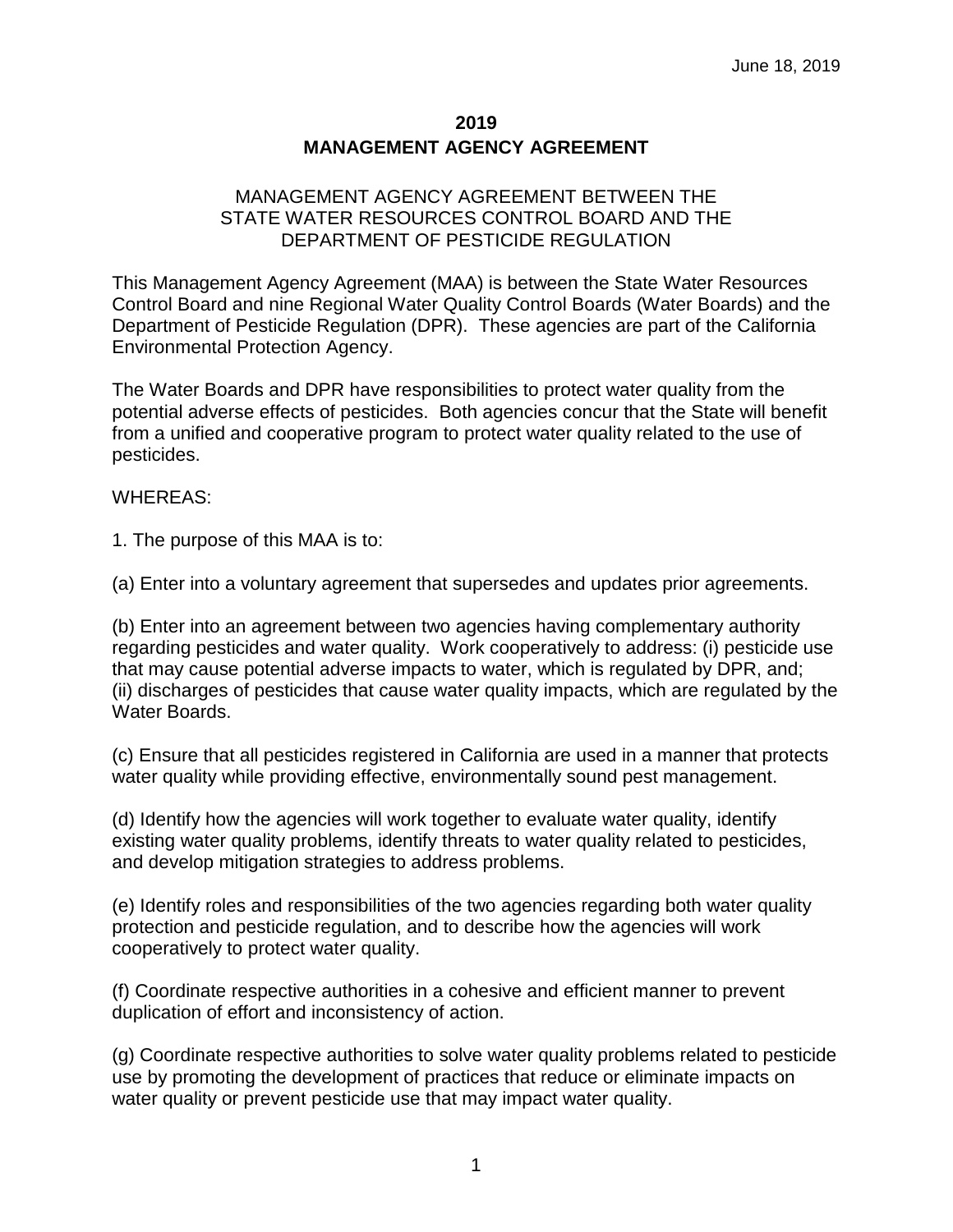2. DPR is the lead agency, with local administration by County Agricultural Commissioners (Commissioners), for pesticide regulation in California. The Federal Insecticide, Fungicide, and Rodenticide Act (FIFRA) delegates primary pesticide use enforcement responsibility to DPR. Divisions 6 and 7 of the Food and Agricultural Code (FAC) occupy the whole field of regulation regarding the registration, sale, transportation, or use of pesticides and grant DPR the authority and responsibility to:

(a) Provide for the proper, safe, and efficient use of pesticides that are essential for protecting the public health and safety in the production of food, fiber, forest products, ornamental horticulture, and for other uses that include structure, home, and landscape maintenance.

(b) Protect the environment from environmentally harmful pesticides by prohibiting, regulating, or controlling uses of such pesticides.

(c) Assure pesticide application by agricultural and pest control workers do not result in unsafe pesticide exposure.

(d) Permit professional pest control by competent and responsible licensees, certificate holders, permittees, and operator identification holders under strict control of the DPR Director and Commissioners.

(e) Ensure that pesticides for both consumer and professional use are properly labeled and appropriate for the use designated by the label.

(f) Encourage the development and implementation of pest management systems, stressing application of biological and cultural pest control techniques with selective pesticides, when necessary, to achieve acceptable levels of control with the least possible harm to nontarget organisms and the environment.

(g) Continuously evaluate pesticides to determine if any endanger the agricultural or nonagricultural environment, placing appropriate restrictions on use including limitations on human exposure, quantity used, area treated, and manner of application.

(h) Establish, as necessary, criteria to evaluate environmental effects of pesticides.

(i) Coordinate with other local, State, and Federal agencies responsible for environmental issues regarding pesticides and water quality.

3. DPR has a Ground Water Protection Program (GWPP) and a Surface Water Protection Program (SWPP). These programs address both agricultural and nonagricultural sources of pesticide residues in water and include pollution prevention and response elements.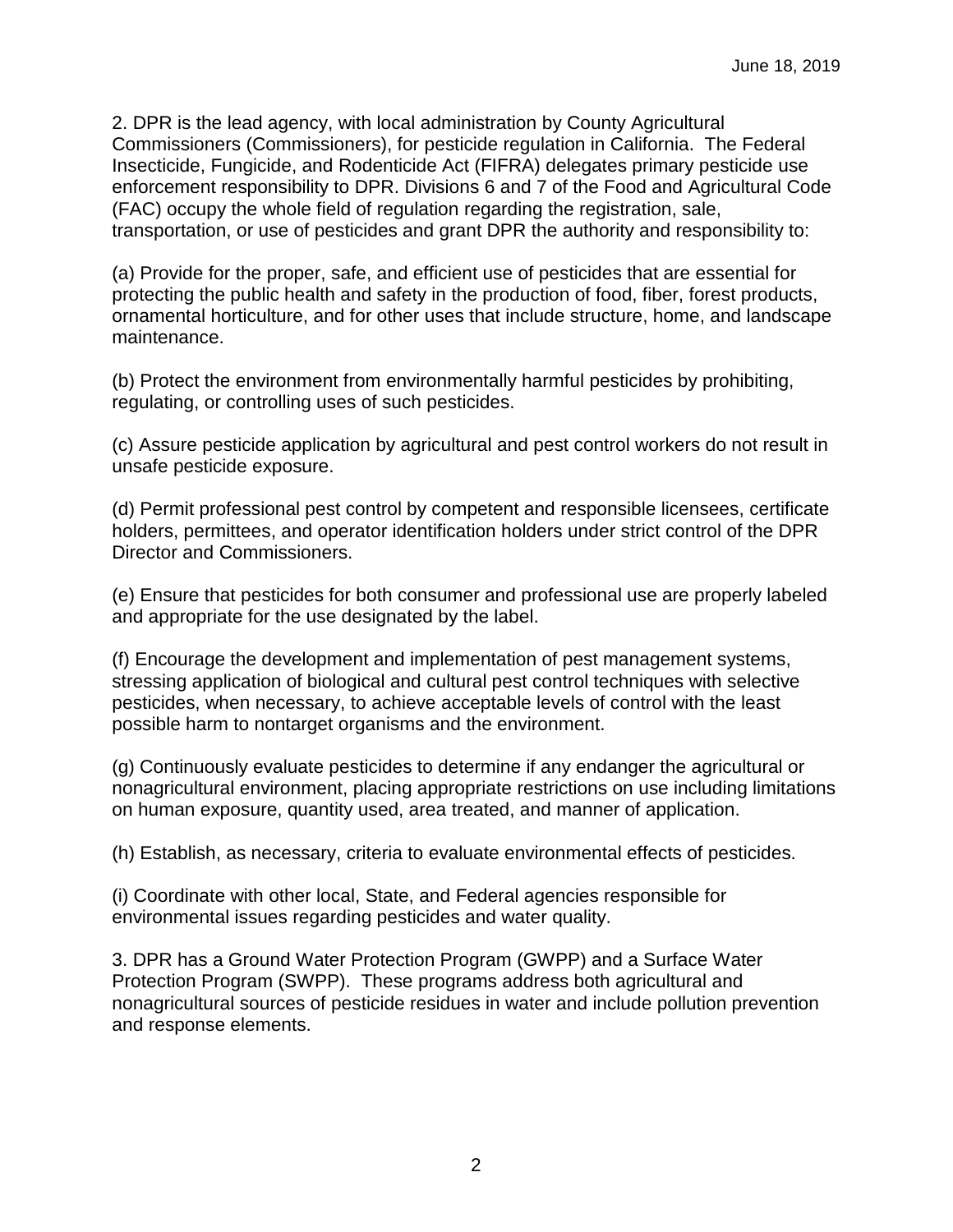The GWPP is based on specific authority in the Pesticide Contamination Prevention Act (PCPA, FAC sections 13142 through 13152) that establishes a process to prevent further pollution of ground water by agricultural pesticides. The GWPP focuses on developing reduced-risk practices for pesticides identified as having moved through soil to ground water, research designed to evaluate pesticide use practices and irrigation methods that reduce movement of pesticides from application sites, outreach through training programs for pesticide users, and implementation of the PCPA. The PCPA provides mechanisms for identifying, monitoring, and tracking potential ground water pollutants; reviewing, in cooperation with the State Water Board and the Office of Environmental Health Hazard Assessment, pesticide chemicals found in ground water or soil as a result of legal agricultural use; and modifying or canceling the use of such chemicals, if necessary.

DPR's SWPP operates with authority granted in FIFRA, FAC, and California Code of Regulations (CCR). The key preventive component of DPR's pesticide regulatory program is the evaluation of new active ingredients and products with the potential to adversely impact surface water quality as part of DPR's registration process. Additional preventive components include outreach to professional applicators and promotion of best management practices that reduce pesticide drift and runoff. DPR relies on its program of continuous evaluation of active ingredients to determine if registered pesticides are impacting surface water and to evaluate the efficacy of mitigation or regulatory actions.

4. The local administration of DPR's pesticide regulatory program is the responsibility of the Commissioners with coordination, supervision, and training provided by DPR. As part of enforcing pesticide laws and regulations, the Commissioners evaluate permit requests for the use of restricted material pesticides, provide information and training, monitor and inspect pesticide handling and use operations, investigate suspected pesticide misuse, and take enforcement or other appropriate action against violators.

5. The Water Boards are the lead agencies for coordination and control of both surface and ground water quality in California. The Water Board's mission is to preserve, enhance, and restore the quality of California's water resources and drinking water for the protection of the environment, public health, and all beneficial use, for the benefit of present and future generations. The Water Boards have the authority and responsibility, pursuant to the state Porter-Cologne Water Quality Control Act, the California Water Code, and federal Clean Water Act to do the following:

(a) Enter into MAAs with the other agencies to work toward the prevention and abatement of surface and groundwater pollution.

(b) Designate and protect beneficial uses of water for the benefit of the State.

(c) Establish water quality objectives, both numeric and narrative, for the reasonable protection of the beneficial uses of water or the prevention of nuisance within a specific area.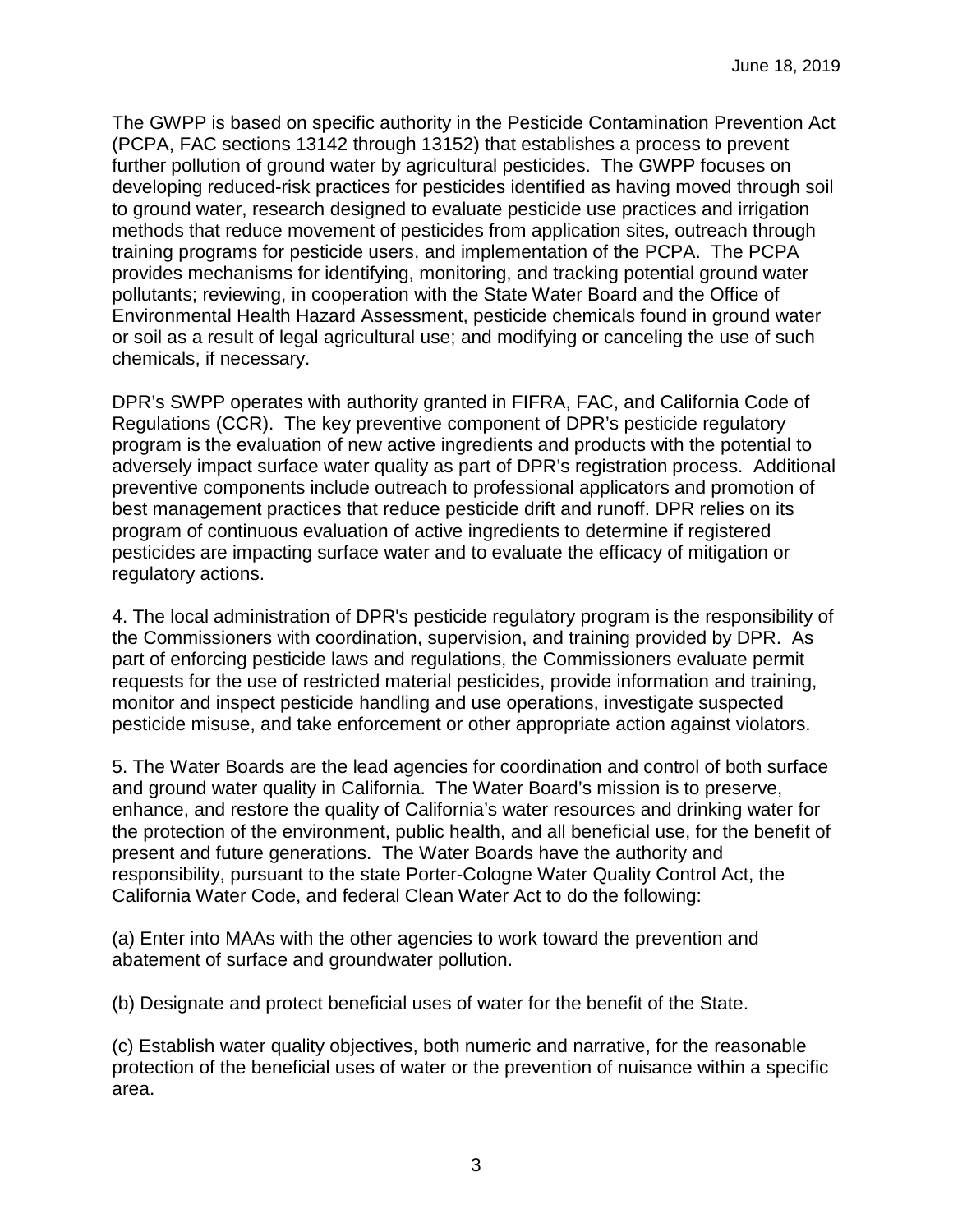(d) Develop, implement, and enforce actions to achieve water quality objectives and limit degradation of water quality including, but not limited to, issuing Waste Discharge Requirements (WDRs), conditional waivers of WDRs, and prohibitions or conditional prohibitions of waste discharge; conducting compliance inspections and initiating enforcement actions; supporting development of nonpoint source pollution control implementation programs created by third-party organizations that help groups of dischargers comply with Water Board WDRs, waivers of WDRs, or basin plan prohibitions; and executing financial agreements in the form of loans or grants.

(e) Develop, implement, and enforce regulations and policies for the protection of water quality.

(f) Evaluate the condition of waters of the State and determine if waters are impaired (i.e., not meeting water quality objectives and therefore not sustaining their designated beneficial use(s)).

(g) The Water Boards have several surface and ground water programs that include monitoring for pesticides and/or toxicity, such as the Surface Water Ambient Monitoring Program and the Groundwater Ambient Monitoring and Assessment program, Regional Monitoring Programs, and discharge and receiving water monitoring requirements for dischargers established under multiple regulatory programs.

(h) Implement Water Code Section 106.3, which establishes as state policy that every human have access to safe, clean, affordable, and accessible water adequate for human consumption, cooking, and sanitary purposes, by tracking communities that do not have, or at risk of not having, safe, clean, affordable, and accessible water; this includes sharing information with the public on the compliance status of drinking water systems; and by taking actions to ensure safe, clean, affordable, and accessible water, such as revising or establishing water quality control plans, policies, and grant criteria; permitting; monitoring; and administering water rights.

# THE AGENCIES AGREE AS FOLLOWS:

### 1. DPR agrees:

(a) To implement, in coordination with the Commissioners and Water Boards, this MAA, and the Implementation Plan for the MAA in a manner consistent with the mandates and authority granted in FIFRA, CCR, and FAC to protect the environment by regulating pesticide sales and use and by fostering reduced-risk pest management.

(b) To evaluate the potential risk of new pesticide products to surface waters during the registration process and consider this risk in making its registration decisions.

(c)To promote environmentally sound pest management, including integrated pest management, by providing information, education, incentives, and encouraging community-based problem solving.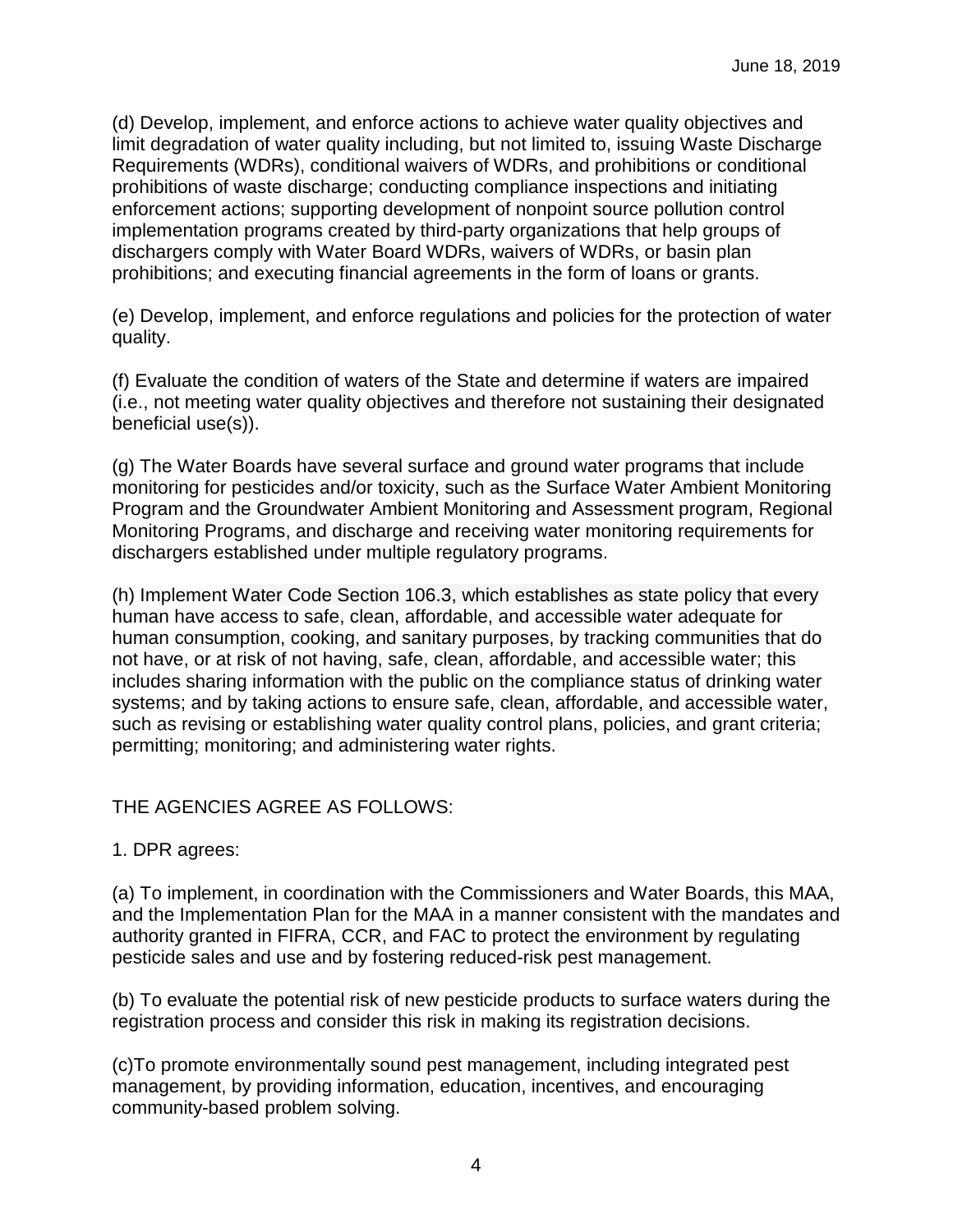(d) To respond to water quality concerns that pose a significant adverse effects to aquatic organisms through DPR's regulatory authority.

(e) To provide routine updates of its ongoing and planned pesticide monitoring programs, model development, and special projects to Water Board staff through routing of protocols and study reports, and other correspondence, as appropriate.

(f) To confer with Water Board staff when DPR or Commissioner staff develop reducedrisk practices and required use restrictions.

2. The Water Boards agree:

(a) To implement, in coordination with DPR, this MAA and its Implementation Plan in a manner consistent with and in conformity with State and Regional Water Board plans, policies, and regulations so that water quality is protected from adverse impacts and unauthorized degradation due to the discharge of pesticides registered in California.

(b) To provide routine updates of ongoing and planned pesticide-related programs to DPR.

(c) To confer with DPR when developing or revising total maximum daily loads, water quality criteria and objectives, nonpoint source pollution control implementation programs, 303(d) listing for pesticides, best management practices or other water quality control plan requirements, and significant or statewide permit requirements related to the discharge of pesticides.

(d) To, in coordination with DPR, seek to ensure that waters of the State are monitored as necessary to assess whether pesticide discharges are causing or contributing to water quality impacts or degradation. This can be accomplished through monitoring and reporting requirements for dischargers and responsible parties, as well as Water Board monitoring programs and projects, and coordination with other monitoring entities.

(e) To require and support the use of best management practices relating to pesticides to reduce pesticide discharges, work to ensure attainment of water quality standards, and prevent unauthorized degradation of water quality through implementation and enforcement of water quality laws, regulations, policies, plans and programs.

3. The Water Boards and DPR mutually agree:

(a) To work cooperatively to minimize pesticide water quality impacts to the greatest extent possible, recognizing that the mandates of DPR (regulation of pesticide use under FIFRA, FAC, and CCR) and the Water Boards (protection against water quality impacts from pesticide discharges under the Clean Water Act and Porter Cologne) are complementary yet different.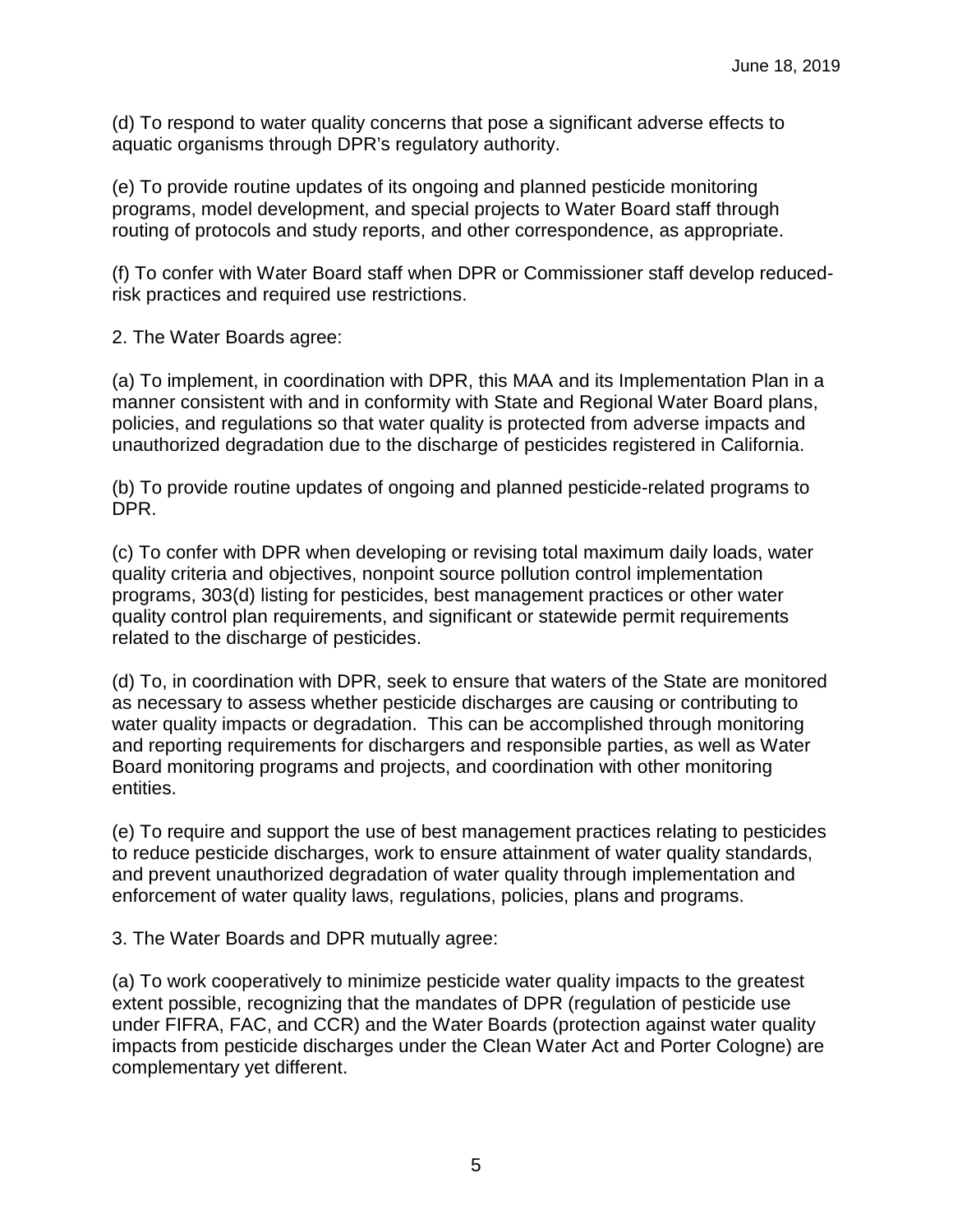(b) To have the Executive Director of the State Water Board, the Executive Officer of each Regional Water Quality Control Board, and the Director of DPR each direct one staff member to assist in implementing this MAA.

(c) To work cooperatively to address the discharge of pesticides that may cause or contribute to surface water or groundwater pollution, including surface water toxicity.

(d) To communicate as feasible and appropriate at the staff and executive level when developing or revising regulations and supporting implementation of projects relative to potential impacts of pesticides on water quality.

(e) To implement the activities outlined in the Implementation Plan for this MAA, which describes a cooperative effort for protecting surface and ground water quality; and to amend the implementation plan as necessary to ensure the development and use of preventive activities and practices, and responsive efforts to protect water quality of the State from the potential adverse effects of pesticides.

(f) That the provisions of the MAA and Implementation Plan are not intended to be the subject of any third-party actions to enforce such provisions and that decisions concerning the adequacy of compliance with the provisions of the MAA and Implementation Plan are solely within the discretion of the signatory agencies.

(g) To promote technical and policy consultations concerning pesticide water quality issues through formal channels, such as standing interagency committees and workshops and meetings, as well as through informal staff exchanges of information. The Water Boards and DPR will consult during the early stages of planning any investigation relating to pesticides and water quality. The agencies will provide technical assistance to each other upon request.

(h) To share chemistry and toxicity monitoring results, pesticide use reporting, and water discharge permittee information between agencies through publicly available databases and optimize compatibility where possible.

(i) To convene or attend, when necessary, interagency staff meetings for the purpose of sharing information on seminars, training opportunities, regulatory actions, or results of scientific research or monitoring related to the impact of pesticides in water.

(j) To participate in developing State policies, guidelines, water quality control plans, and management plans relative to pesticide impacts on water quality.

(k) To work in cooperation with regulated industries, researchers, and educators to identify issues and develop mitigation strategies relative to pesticide impacts on water quality.

(l) That all references to the State Water Board and Regional Water Board(s) in the MAA and Implementation Plan include staff, to the extent the action is delegable.